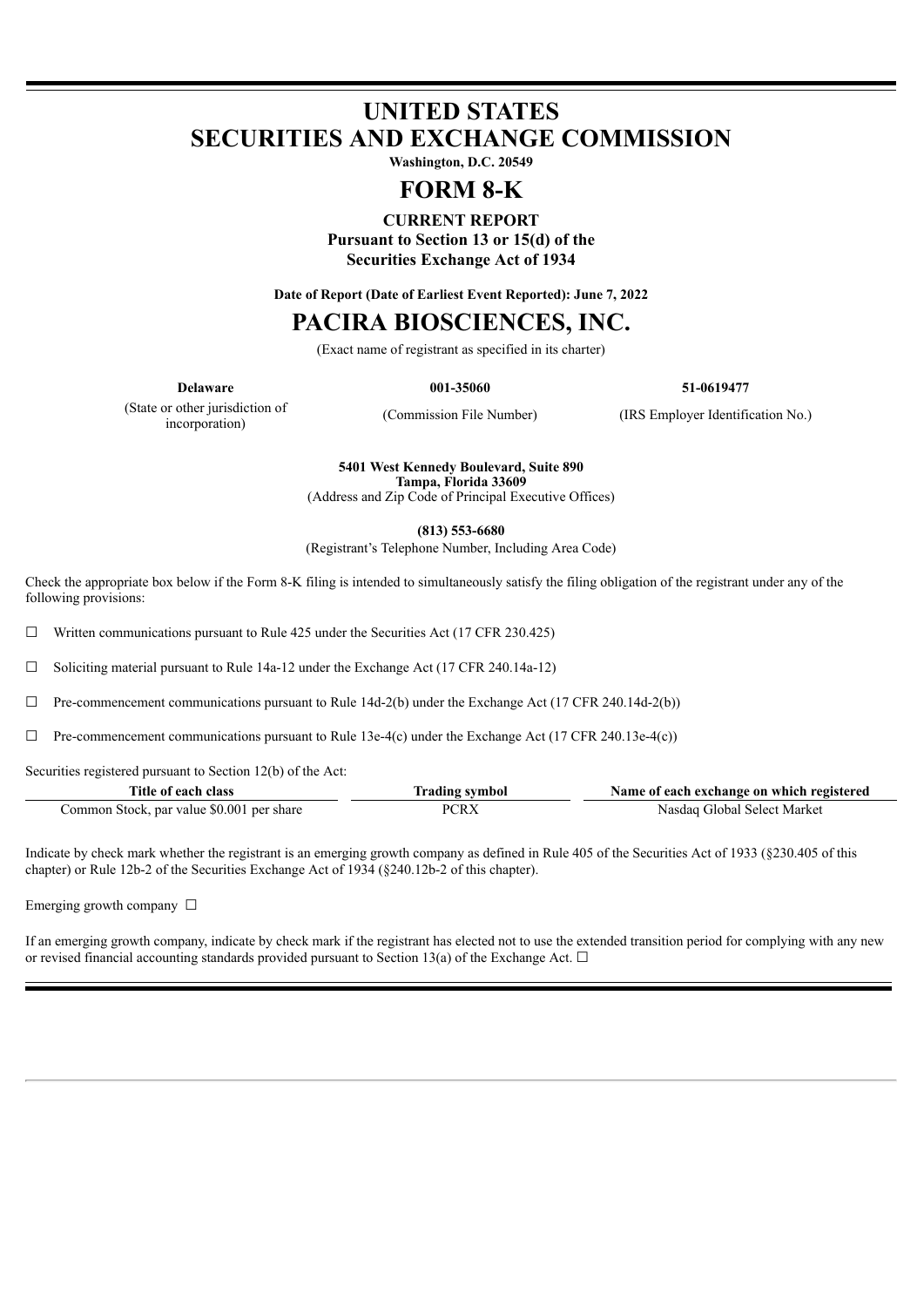#### Item 5.02. Departure of Directors or Certain Officers; Election of Directors; Appointment of Certain Officers; Compensatory Arrangements of **Certain Officers.**

On June 7, 2022, Pacira BioSciences, Inc. (the "Company") held its 2022 Annual Meeting of Stockholders (the "Annual Meeting") as a virtual meeting online via live audio webcast, at which the Company's stockholders approved the Amended and Restated 2014 Employee Stock Purchase Plan (the "ESPP"). The ESPP was amended and restated to make certain administrative updates and to increase the number of shares of the Company's common stock authorized for issuance by 500,000 newly reserved shares. The ESPP became effective immediately upon stockholder approval at the Annual Meeting.

A summary of the material terms of the ESPP is set forth in the Company's definitive proxy statement for the Annual Meeting filed with the Securities and Exchange Commission on April 22, 2022 (the "Proxy Statement"). The summaries of the ESPP set forth above and in the Proxy Statement are qualified in their entirety by reference to the full text of the ESPP, a copy of which is filed as Exhibit 10.1 to this Current Report on Form 8-K, and incorporated herein by reference.

#### **Item 5.07. Submission of Matters to a Vote of Security Holders.**

On June 7, 2022, the Company held the Annual Meeting as a virtual meeting online via live audio webcast. The Company's stockholders voted on, and approved, the following proposals at the Annual Meeting:

Proposal No. 1 — Election of three Class II directors to hold office until the 2025 Annual Meeting of Stockholders, and until their respective successors have been duly elected and qualified.

| Nominee:                  | For        | Withheld   | <b>Broker Non-Votes</b> |
|---------------------------|------------|------------|-------------------------|
| <b>Yvonne Greenstreet</b> | 27,721,829 | 12,074,287 | 2,769,829               |
| Paul Hastings             | 35,909,504 | 3,886,612  | 2,769,829               |
| Andreas Wicki             | 28,225,639 | 11.570.477 | 2,769,829               |

Proposal No. 2 — Ratification of the appointment of KPMG LLP as the Company's independent registered public accounting firm for the fiscal year ending December 31, 2022.

| For        | Against | Abstain |
|------------|---------|---------|
| 42,517,166 | 34,162  | 14,617  |

Proposal No. 3 — Advisory vote to approve the compensation of the Company's named executive officers.

| ≠or        | Against | <b>\bstain</b> | <b>Broker Non-Votes</b> |
|------------|---------|----------------|-------------------------|
| 36,028,587 | 750.851 | 16.678         | 769.829                 |

Proposal No. 4 — Approval of the Amended and Restated 2014 Employee Stock Purchase Plan.

| For                                           | .gainst | <b>\bstain</b> | <b>Broker Non-Votes</b> |
|-----------------------------------------------|---------|----------------|-------------------------|
| ____                                          |         | .              | $\sim$ $\sim$ $\sim$    |
| 740<br>869<br>39.<br>$\overline{\phantom{a}}$ | 7891    | .356           | 829<br>769<br>__        |

#### **Item 8.01. Other Events.**

Ī

On June 7, 2022, the Compensation Committee (the "Compensation Committee") of the Board of Directors (the "Board") of the Company adopted director stock ownership guidelines requiring non-employee directors to own shares of the Company's common stock equal to at least 3 times the annual cash retainer. Non-employee directors have five years to comply with the requirements from the later of (i) June 7, 2022 (the adoption date) and (ii) their appointment or election to the Board, as applicable. Equity included in the measurement of compliance is comprised of beneficial ownership of (i) common stock held, (ii) unvested restricted stock or restricted stock units subject to time-based vesting and (iii) common stock held through any Companysponsored plan. As of the date hereof, all of the Company's non-employee directors have met the ownership guidelines. The Compensation Committee believes that equity ownership aligns the interests of its directors with the interests of shareholders, promotes sound corporate governance and demonstrates a commitment to the Company.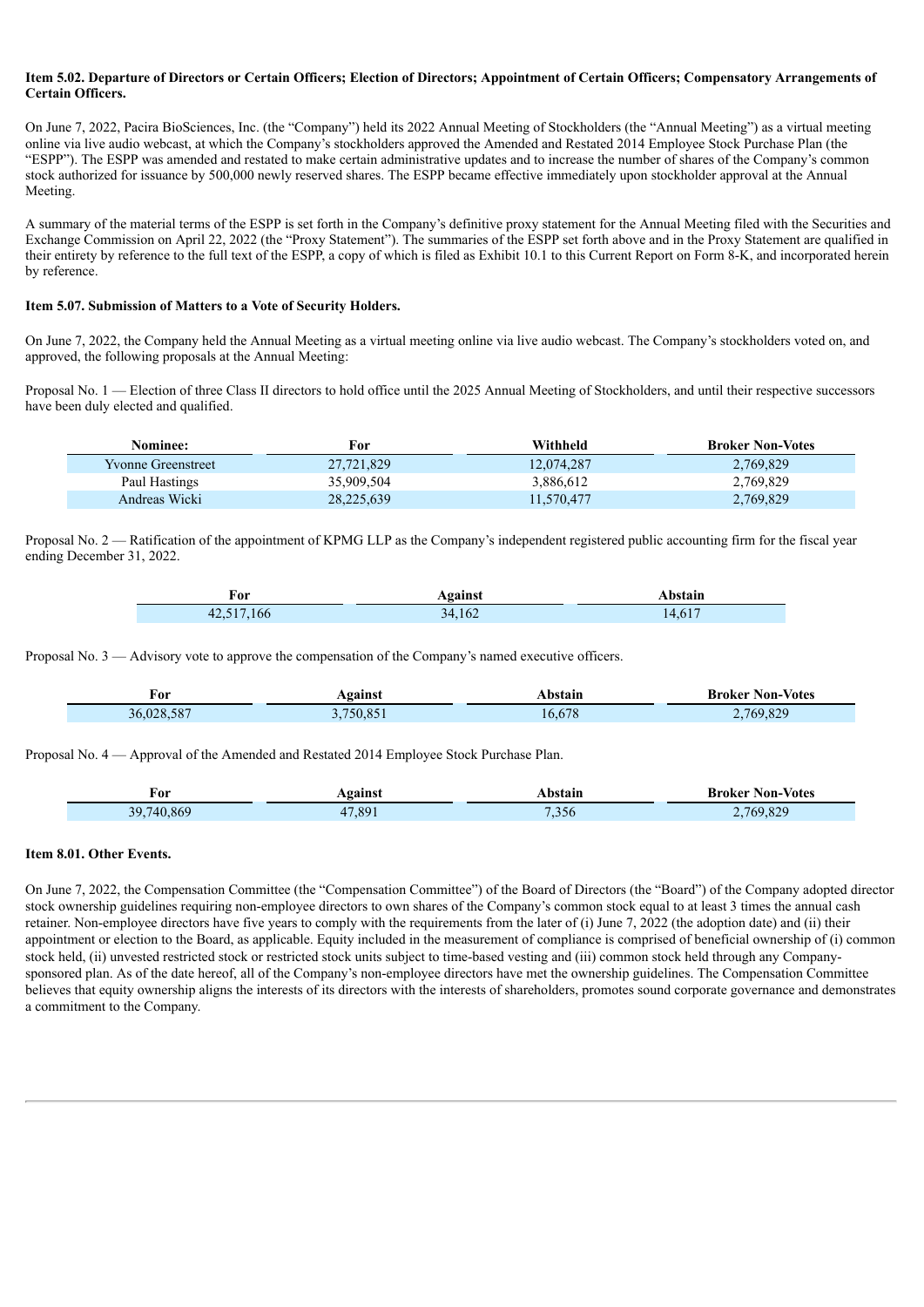#### **Item 9.01. Financial Statements and Exhibits.**

| Exhibit<br><b>Number</b> | <b>Description</b>                                          |
|--------------------------|-------------------------------------------------------------|
| 10.1                     | Amended and Restated 2014 Employee Stock Purchase Plan.     |
| 104                      | Cover Page Interactive Data File (Formatted as Inline XBRL) |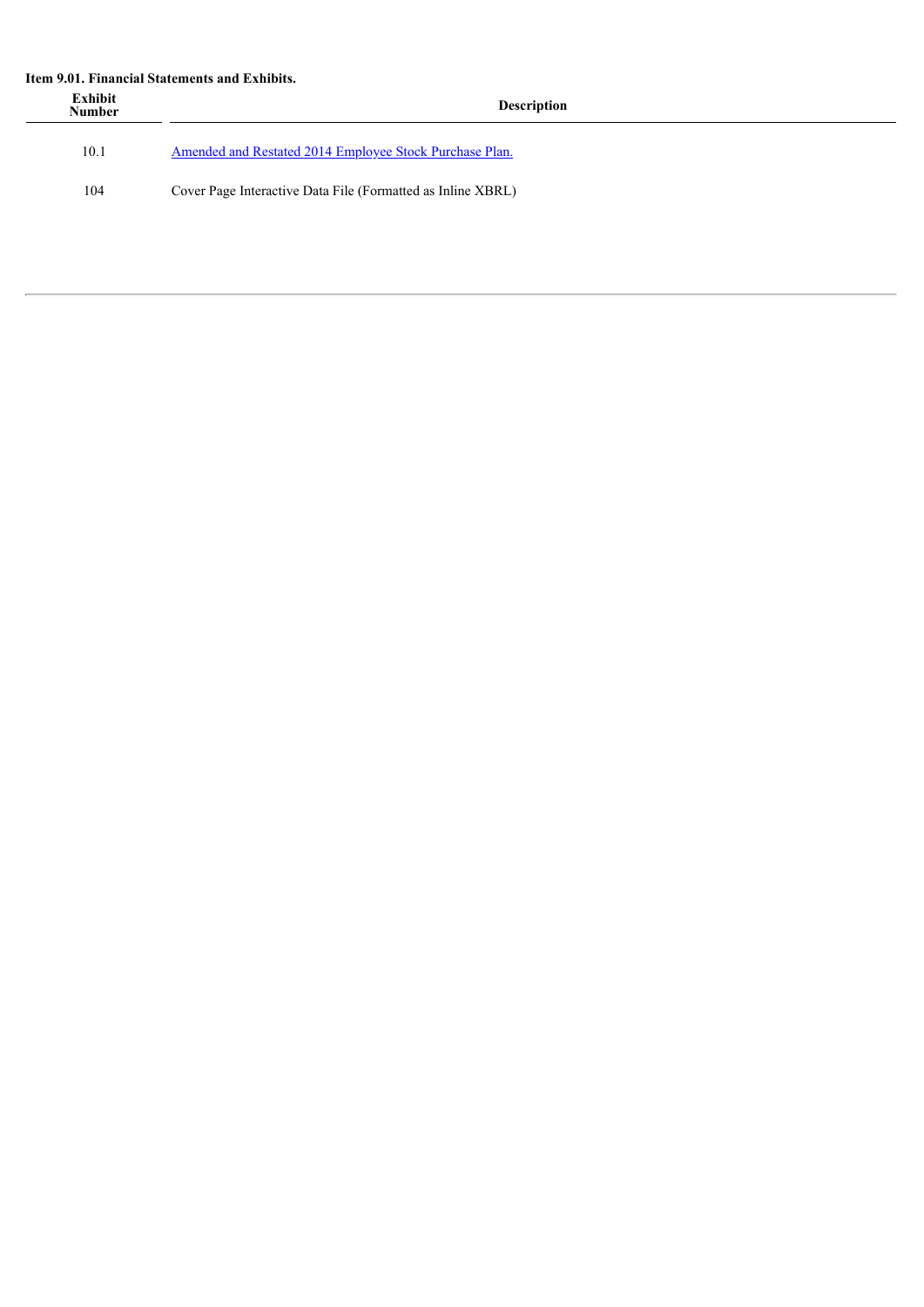## **SIGNATURE**

Pursuant to the requirements of the Securities Exchange Act of 1934, the registrant has caused this report to be signed on its behalf by the undersigned hereunto duly authorized.

#### **PACIRA BIOSCIENCES, INC. (REGISTRANT)**

Dated: June 10, 2022 <br>By: /s/ **KRISTEN WILLIAMS** 

Kristen Williams *Chief Administrative Of icer and Secretary*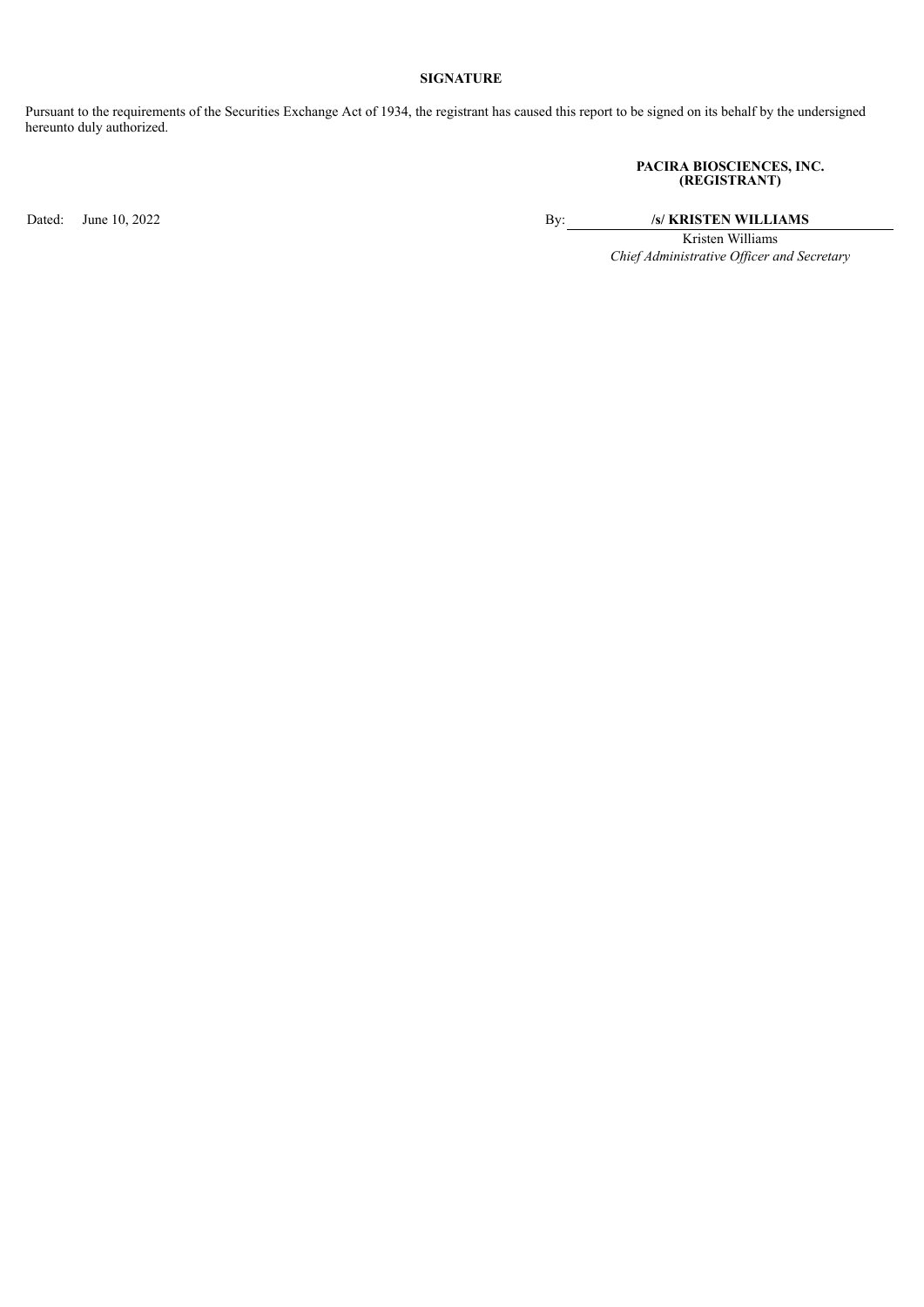**Exhibit 10.1**

#### **PACIRA BIOSCIENCES, INC.**

## <span id="page-4-0"></span>**AMENDED AND RESTATED 2014 EMPLOYEE STOCK PURCHASE PLAN**

(As approved by stockholders on June 7, 2022)

### **SECTION 1. PURPOSE**

The purposes of the Amended and Restated 2014 Employee Stock Purchase Plan (the "*Plan*") are to (a) assist qualified employees of the Company, and its Designated Subsidiaries in acquiring a stock ownership interest in the Company and (b) encourage employees to remain in the employ of the Company and its Designated Subsidiaries. The Plan is intended to qualify as an "employee stock purchase plan" under Section 423 of the Code, but the Company makes no representation of such status nor undertaking to maintain such status. Stock purchased under the Plan may be paid for by regular payroll deductions. Only employees of the Company and its Designated Subsidiaries are eligible to participate in the Plan, and participation is voluntary.

#### **SECTION 2. DEFINITIONS**

Certain capitalized terms used in the Plan have the meanings set forth in Appendix A.

## **SECTION 3. ADMINISTRATION**

## **3.1 Plan Administrator**

The Plan shall be administered by the Board, the Committee, or any Company group or executive officer designated by the Board or the Committee as responsible for administering all or a portion of the Plan, except for those items expressly reserved to the Board or the Committee under the Plan. Any decisions made by the Board, the Committee, other authorized group or executive officer shall be applicable equally to all Eligible Employees. All references in the Plan to the "*Plan Administrator*" shall be, as applicable, to the Board, the Committee, any Company group or executive officer designated as responsible for administering all or a portion of the Plan.

# **3.2 Administration and Interpretation by the Plan Administrator**

Subject to the provisions of the Plan, the Plan Administrator shall have the authority, in its sole discretion, to determine all matters relating to Options granted under the Plan, including all terms, conditions, restrictions and limitations of Options; provided, however, that all Participants granted Options pursuant to the Plan shall have the same rights and privileges within the meaning of Section 423 of the Code. The Plan Administrator shall also have exclusive authority to interpret the Plan and may from time to time adopt, and change, rules and regulations of general application for the Plan's administration. The Plan Administrator's interpretation of the Plan and its rules and regulations, and all actions taken and determinations made by the Plan Administrator pursuant to the Plan, unless reserved to the Board or the Committee under the Plan, shall be conclusive and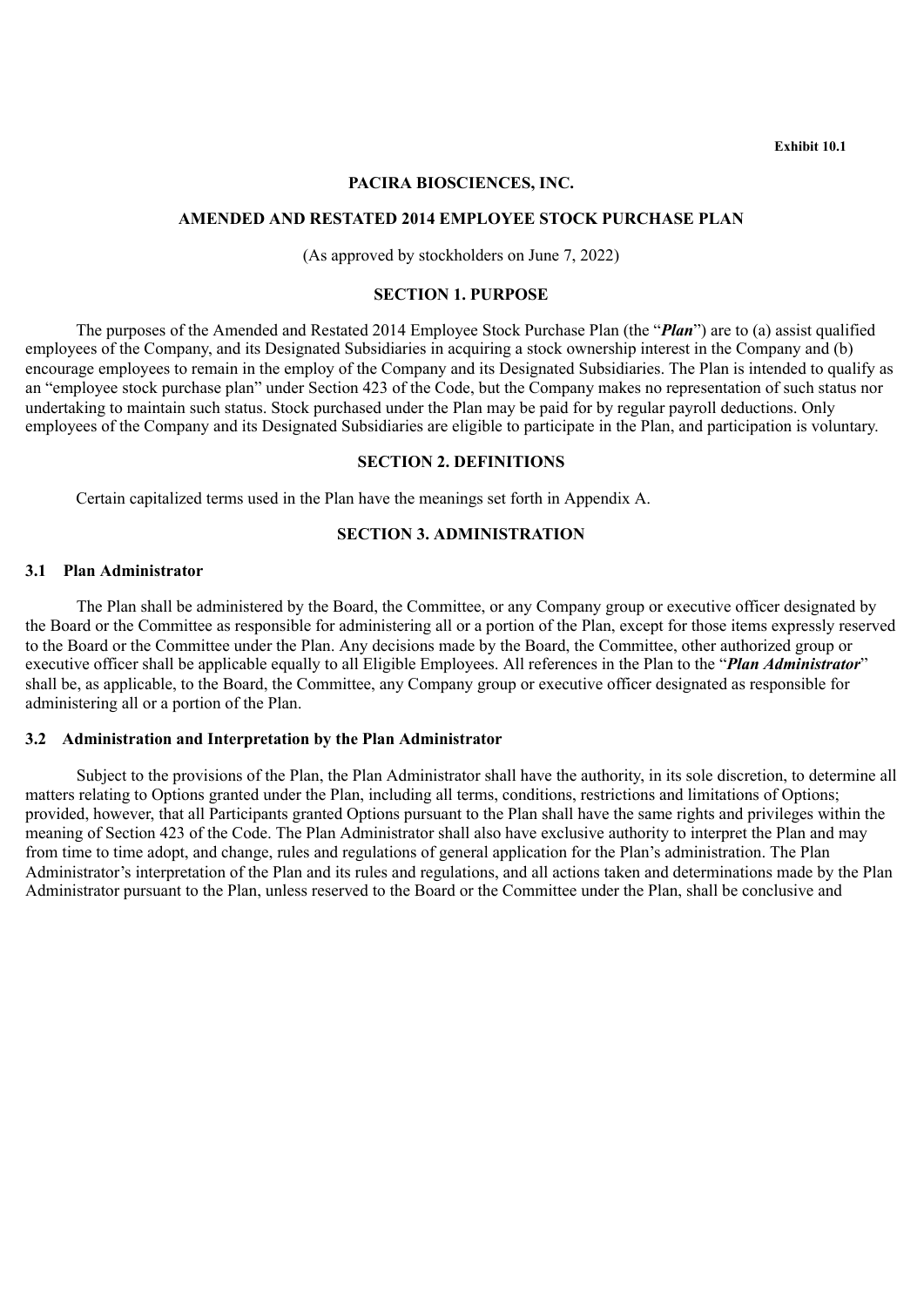binding on all parties involved or affected. The Board or the Committee may adopt rules, procedures or sub-plans that do not comply with the requirements of Section 423 of the Code but that are designed to achieve tax, securities laws or other objectives for purposes of Eligible Employees working for Designated Subsidiaries outside the United States and to comply with applicable non-U.S. laws and regulations. The Plan Administrator may delegate administrative duties to such of the Company's other officers or employees as the Plan Administrator so determines.

#### **SECTION 4. STOCK SUBJECT TO PLAN**

Subject to adjustment from time to time as provided in Section 19, a maximum of one million (1,000,000) shares of Stock may be sold under the Plan. Shares sold under the Plan shall be drawn from authorized and unissued shares or shares now held or subsequently acquired by the Company as treasury shares. Any shares of Stock subject to an Option that cease to be subject to the Option (other than by reason of exercise of the Option), including, without limitation, in connection with the cancellation or termination of the Option, shall again be available for sale in connection with future grants of Options under the Plan.

# **SECTION 5. OFFERING DATES**

#### **5.1 Offering Periods**

(a) The Plan shall be implemented by a series of offerings (each, an "*Offering*" or "*Offering Period*"). Except as otherwise set forth below, Offerings shall commence on January 1 and July 1 of each year and end on June 30 and December 31, respectively.

(b) Notwithstanding the foregoing, the Board or the Committee may establish (i) a different term for one or more future Offerings and (ii) different commencing and ending dates for such Offerings; provided, however, that an Offering Period may not exceed five years; and provided, further, that if the Purchase Price may be less than 85% of the fair market value of the Stock on the Purchase Date, the Offering Period may not exceed 27 months.

(c) In the event the first or the last day of an Offering Period is not a Trading Day, then the first day of the Offering Period shall be deemed to be the next Trading Day and the last day of the Offering Period shall be deemed to be the last preceding Trading Day.

(d) An employee who becomes eligible to participate in the Plan after an Offering Period has commenced shall not be eligible to participate in such Offering, but may participate in any subsequent Offering, provided that such Eligible Employee is still an Eligible Employee as of the commencement of any such subsequent Offering. Eligible Employees may not participate in more than one Offering at a time.

#### **5.2 Purchase Periods**

(a) Each Offering Period shall consist of one or more consecutive purchase periods (each, a "*Purchase Period*"). Except as otherwise set forth below, each Purchase Period shall

-2-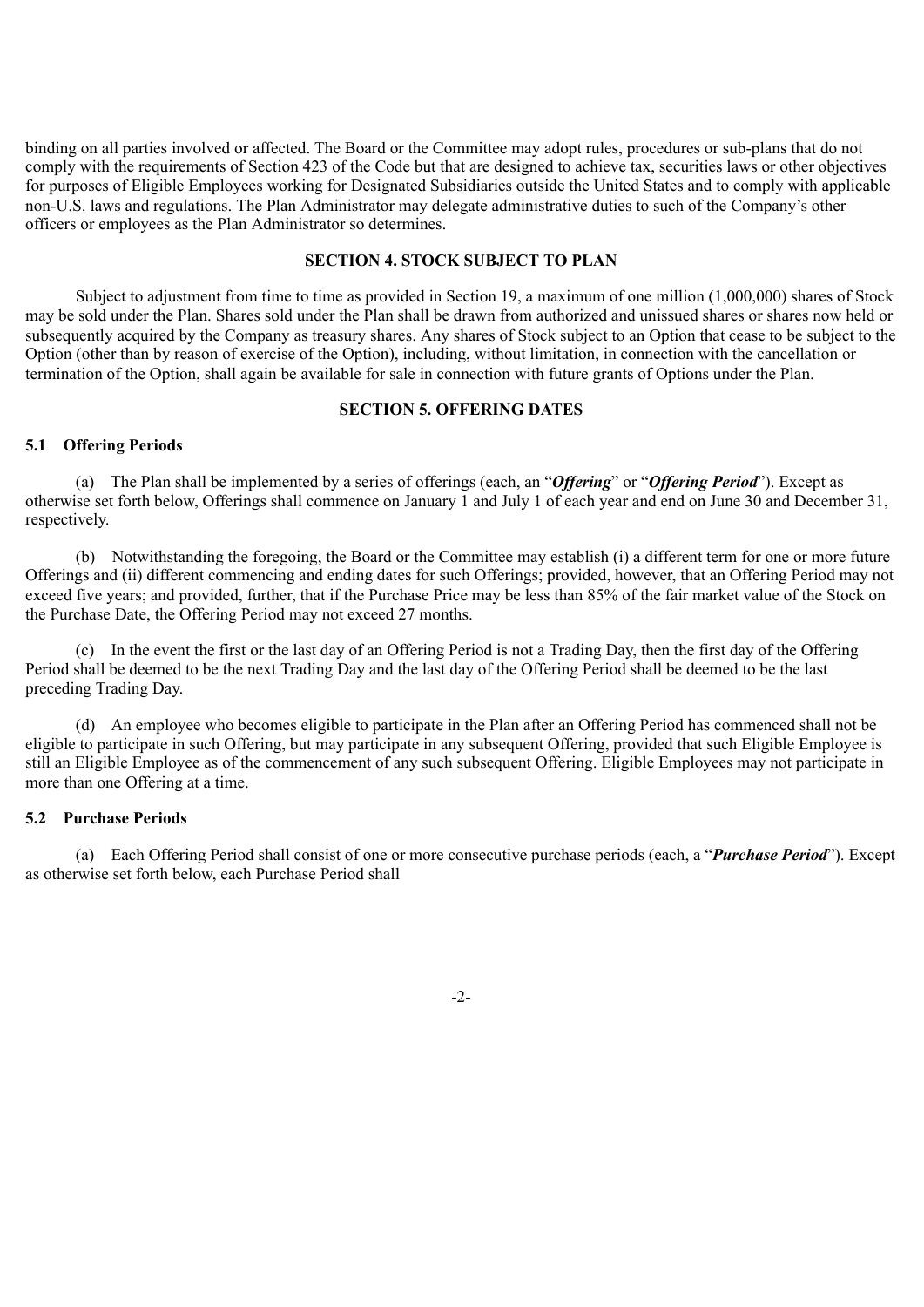continue for six calendar months and shall be coterminous with an Offering Period. Purchase Periods shall commence on January 1 and July 1 of each year and end on June 30 and December 31, respectively. The last day of each Purchase Period shall be the Purchase Date for such Purchase Period.

(b) Notwithstanding the foregoing, the Board or the Committee may establish for any future Offering (i) different terms for one or more Purchase Periods within the Offering Period and (ii) different commencing dates and Purchase Dates for any such Purchase Periods.

(c) In the event the first or last day of a Purchase Period is not a Trading Day, then the first day of the Purchase Period shall be deemed to be the next Trading day and the last day of the Purchase Period shall be deemed to be the last preceding Trading day.

# **SECTION 6. PARTICIPATION IN THE PLAN**

# **6.1 Initial Participation**

An Eligible Employee shall become a Participant on the first Offering Date after satisfying the eligibility requirements for the Plan and delivering to the Company, in accordance with procedures established by the Plan Administrator, during the enrollment period established by the Plan Administrator (the "*Enrollment Period*") a subscription or other notice in such form as permitted by the Plan Administrator (the "*Subscription*") that:

(a) indicates the Eligible Employee's election to participate in the Plan;

(b) authorizes payroll deductions and states the amount or percentage to be deducted regularly from the Participant's Eligible Compensation; and

(c) authorizes the purchase of Stock for the Participant in each Purchase Period.

An Eligible Employee who does not deliver a Subscription to the Company during the Enrollment Period shall not participate in the Plan for that Offering Period or any subsequent Offering Period unless such Eligible Employee subsequently enrolls in the Plan by delivering a Subscription to the Company, in accordance with procedures established by the Plan Administrator, during the Enrollment Period for such subsequent Offering Period. The Plan Administrator may, from time to time, change the Enrollment Period for any future Offering as deemed advisable by the Plan Administrator in its sole discretion for the proper administration of the Plan.

#### **6.2 Continued Participation**

Unless the Plan Administrator determines otherwise for any future Offering, until such time as the Participant withdraws from the Plan pursuant to Section 11.2 or terminates employment as provided in Section 12, a Participant shall automatically participate in the next Offering Period at the rate of payroll deduction in effect for the Participant at the end of the preceding Offering Period, unless the Participant delivers to the Company a Subscription with a new rate of payroll deduction during the Enrollment Period for such next Offering Period.

-3-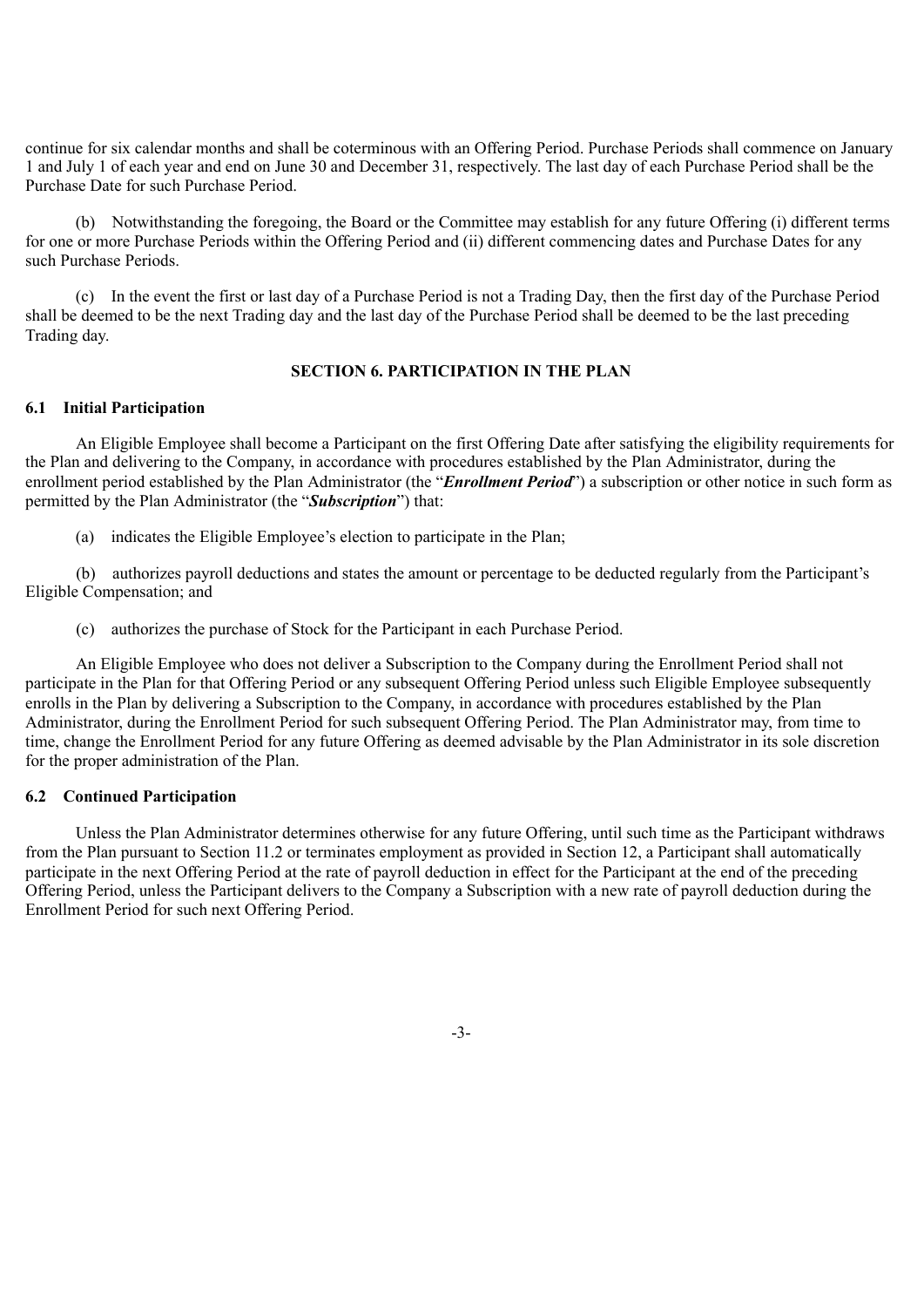# **SECTION 7. LIMITATIONS ON RIGHT TO PURCHASE SHARES**

#### **7.1 \$25,000 Limitation**

On each Offering Date, a Participant shall be deemed to have been granted an Option to purchase a maximum number of shares of Stock equal to an amount determined as follows: an amount equal to \$25,000 divided by the Fair Market Value of the Stock on the applicable Offering Date; provided, however, that no Participant shall be entitled to purchase Stock under the Plan (or any other employee stock purchase plan that is intended to meet the requirements of Section 423 of the Code sponsored by the Company, any Parent Corporation or any Subsidiary Corporation) at a rate that exceeds \$25,000 in Fair Market Value, determined as of the Offering Date for each Offering Period (or such other limit as may be imposed by the Code), for each calendar year in which a Participant participates in the Plan (or any other employee stock purchase plan described in this Section 7.1). The Company shall have the authority to take all necessary action, including but not limited to, suspending the payroll deductions of any Participant, in order to ensure compliance with this Section 7.1.

#### **7.2 Pro Rata Allocation**

In the event the number of shares of Stock that might be purchased by all Participants in the Plan exceeds the number of shares of Stock then available in the Plan, the Plan Administrator shall make a pro rata allocation of the remaining shares of Stock in as uniform a manner as shall be practicable and as the Plan Administrator shall determine to be equitable.

## **SECTION 8. PURCHASE PRICE**

The purchase price (the "*Purchase Price*") at which Stock may be acquired in an Offering pursuant to the exercise of all or any portion of an Option granted under the Plan shall be 85% of the lesser of (i) the Fair Market Value of the Stock on the Offering Date of such Offering and (ii) the Fair Market Value of the Stock on the Purchase Date. Notwithstanding the foregoing, the Board or the Committee may establish a different Purchase Price for any future Offering, which shall not be less than the Purchase Price previously stated.

# **SECTION 9. PAYMENT OF PURCHASE PRICE**

# **9.1 General Rules**

Subject to Sections 9.12 and 9.3, Stock that is acquired pursuant to the exercise of all or any portion of an Option may be paid for only by means of payroll deductions from the Participant's Eligible Compensation. Except as set forth in this Section 9, the amount of compensation to be withheld from a Participant's Eligible Compensation during each pay period shall be determined by the Participant's Subscription.

-4-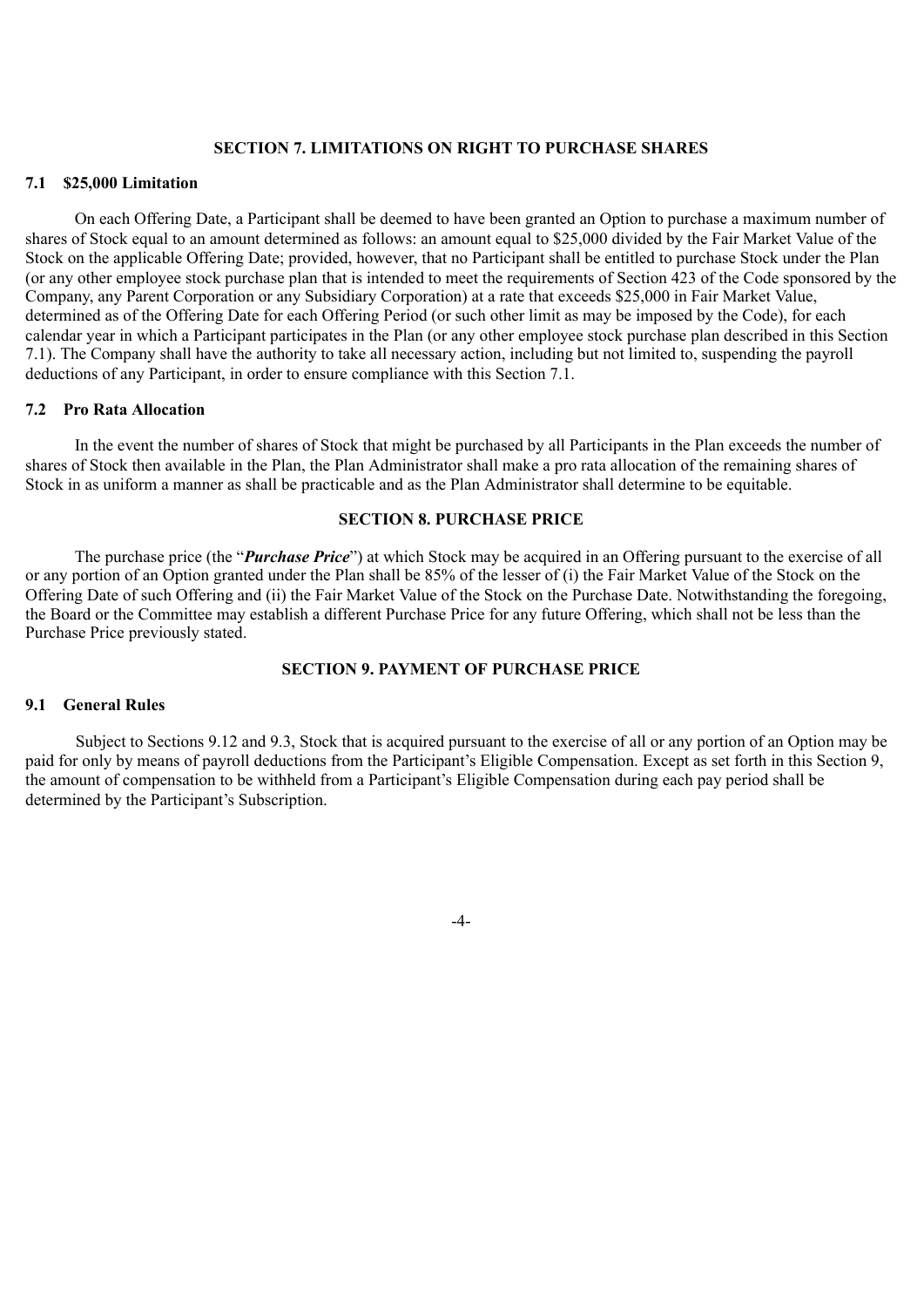## **9.2 Change Notices**

(a) Except as set forth in Section 11 and unless the Plan Administrator determines otherwise for an Offering, a Participant may elect during an Offering Period to decrease but not increase the amount withheld from his or her compensation for current or future pay periods within such Offering Period; provided, that only one election to decrease is permitted per Participant for each Offering Period and such decrease may only be to 0%. Unless otherwise determined by the Plan Administrator for a future Offering, a Participant may elect to increase or decrease the amount to be withheld from his or her compensation for future Offerings; provided, however, that notice of such election must be delivered to the Company in such form and in accordance with such terms as the Plan Administrator may establish for an Offering.

(b) Notwithstanding the foregoing, to the extent necessary to comply with Section 423 of the Code and Section 7.1, a Participant's payroll deductions may be decreased during any Purchase Period scheduled to end during the current calendar year to 0% at such time that the aggregate of all payroll deductions accumulated with respect to the Offering to which such Purchase Period applies and any other Offering ending within the same calendar year exceeds \$21,250 (to the extent the Purchase Price may be 85% of the Fair Market Value on the Offering Date for the Offering). Payroll deductions shall re-commence at the rate provided in such Participant's Subscription once the foregoing limit will no longer be exceeded with respect to a calendar year, unless the Participant terminates employment or withdraws from an Offering or the Plan as provided in Section 11.1 or Section 11.2.

# **9.3 Percent Withheld**

The amount of payroll withholding with respect to the Plan for any Participant during any pay period shall be at least \$50, but not more than 50% of the Participant's Eligible Compensation for such pay period, but in no event shall the amount of a Participant's payroll withholding exceed the limits of Section 7.1. Amounts shall be withheld in whole dollar or percentage amounts only.

# **9.4 Payroll Deductions**

Payroll deductions shall commence on the first payday following the Offering Date and shall continue through the last payday of the Offering Period unless sooner altered or terminated as provided in the Plan.

#### **9.5 Memorandum Accounts**

Individual accounts shall be maintained for each Participant for memorandum purposes only. All payroll deductions from a Participant's compensation shall be credited to such account but shall be deposited with the general funds of the Company. All payroll deductions received or held by the Company may be used by the Company for any corporate purpose.

#### **9.6 No Interest**

No interest shall be paid on payroll deductions received or held by the Company.

-5-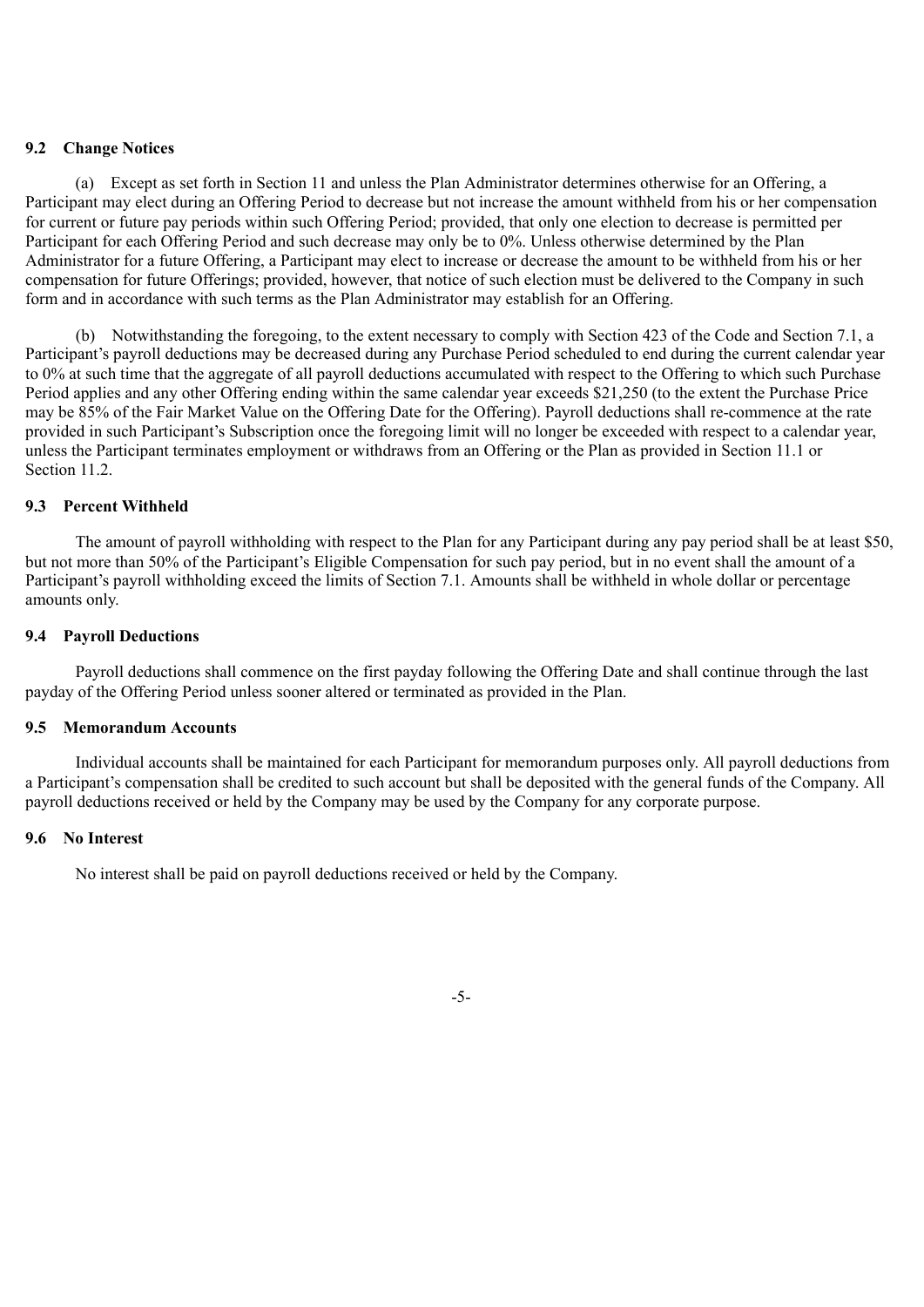## **9.7 Acquisition of Stock**

On each Purchase Date of an Offering Period, each Participant shall automatically acquire, pursuant to the exercise of the Participant's Option, the number of shares of Stock arrived at by dividing the total amount of the Participant's accumulated payroll deductions or other permitted cash payments for the Purchase Period by the Purchase Price; provided, that the number of shares of Stock purchased by the Participant shall not exceed the number of shares for which Options have been granted to the Participant pursuant to Section 7. Fractional shares may not be issued under the Plan unless the Board or the Committee determines otherwise for a future Offering.

# **9.8 Carryover of Account**

Any cash balance remaining in the Participant's account at the termination of each Offering shall be refunded to the Participant as soon as practical after the Purchase Date without the payment of any interest. In the event the cash to be returned to a Participant pursuant to the preceding sentence is less than the amount needed to purchase a whole share of Stock, and the Board or the Committee has determined that fractional shares may not be issued under the Plan, the Plan Administrator may establish procedures whereby such cash is maintained in the Participant's account and applied to the purchase of Stock in the subsequent Offering.

# **9.9 Withholding Obligations**

At the time the Option is exercised, in whole or in part, or at the time some or all of the Stock is disposed of, the Participant shall make adequate provision for federal and state withholding obligations of the Company, if any, that arise upon exercise of the Option or upon disposition of the Stock. The Company may withhold from the Participant's compensation the amount necessary to meet such withholding obligations.

#### **9.10 Termination of Participation**

No Stock shall be purchased on behalf of a Participant on a Purchase Date if his or her participation in a current Offering or the Plan has terminated prior to such Purchase Date or if the individual has terminated employment prior to a Purchase Date.

## **9.11 Procedural Matters**

The Plan Administrator may, from time to time, establish:

(a) limitations on the frequency and/or number of any permitted changes in the amount withheld during an Offering,

(b) an exchange ratio applicable to amounts withheld in a currency other than U.S. dollars,

(c) payroll withholding in excess of the amount designated by a Participant in order to adjust for delays or mistakes in the Company's processing of properly completed withholding elections, and

-6-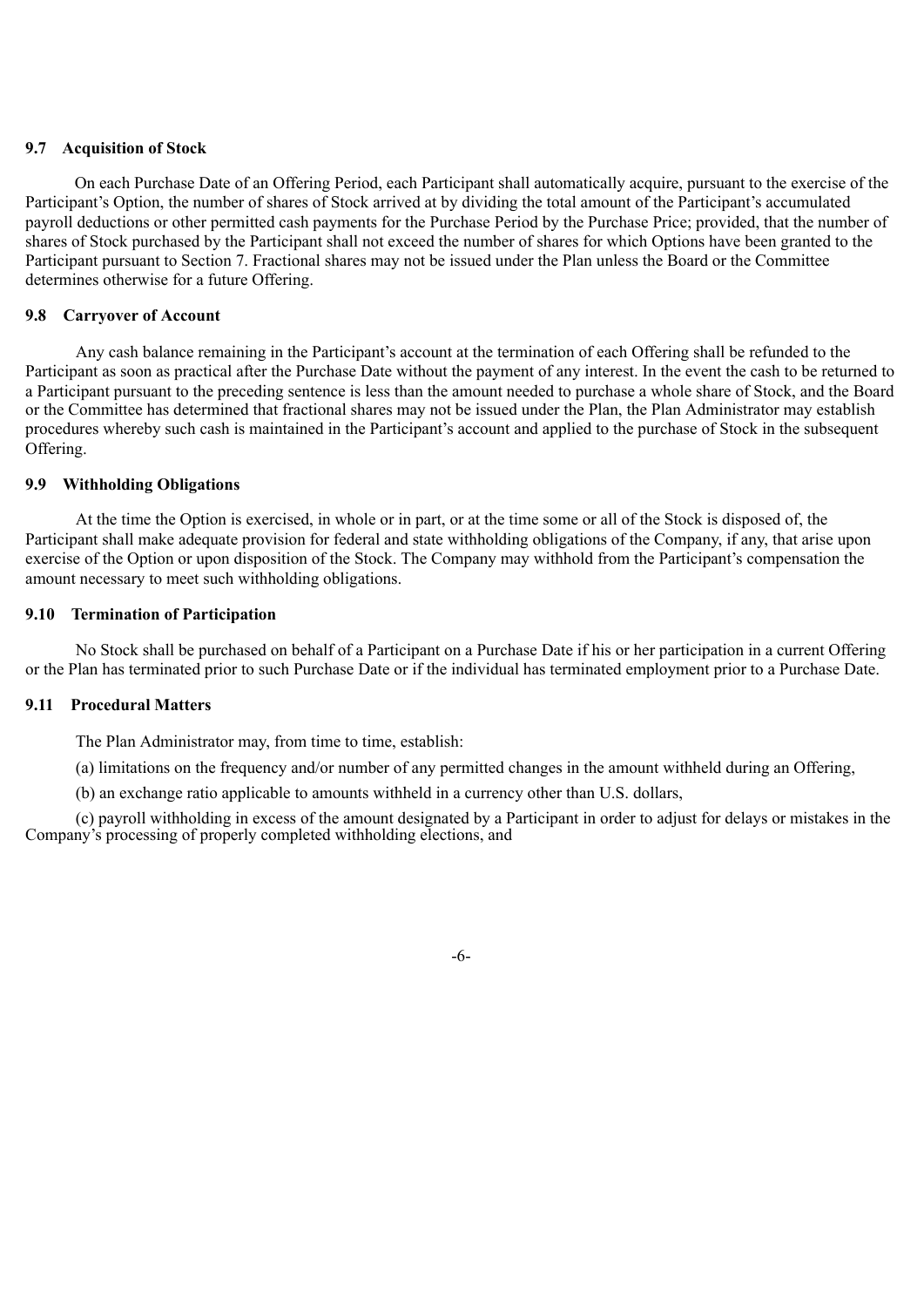(d) such other limitations or procedures as deemed advisable by the Plan Administrator, in its sole discretion, that are consistent with the Plan and in accordance with the requirements of Section 423 of the Code.

#### **9.12 Leaves of Absence**

During leaves of absence approved by the Company and meeting the requirements of the applicable Treasury Regulations promulgated under the Code, a Participant may continue participation in the Plan by delivering cash payments to the Company, in accordance with procedures established by the Plan Administrator, on the Participant's normal paydays equal to the amount of his or her payroll deduction under the Plan had the Participant not taken a leave of absence. If the Participant fails to deliver the necessary cash payment to the Company as provided for in this Section 9.12, the Participant shall be deemed to have reduced the rate of payroll deduction to 0% for the remainder of the Offering Period.

# **9.13 Use of Funds**

Proceeds received by the Company from the sale of Stock under the Plan and payroll deductions withheld under the Plan shall constitute general funds of the Company.

# **SECTION 10. STOCK PURCHASED UNDER THE PLAN**

# **10.1 ESPP Broker**

If the Plan Administrator designates or approves a stock brokerage or other financial services firm (the "*ESPP Broker*") to hold shares purchased under the Plan for the accounts of Participants, the following procedures shall apply. Promptly following each Purchase Date, the number of shares of Stock purchased by each Participant shall be deposited into an account established in the Participant's name with the ESPP Broker. A Participant shall be free to undertake a disposition of the shares of Stock in his or her account at any time, but, in the absence of such a disposition, the shares of Stock must remain in the Participant's account at the ESPP Broker until the holding period set forth in Section 423 of the Code has been satisfied. With respect to shares of Stock for which the holding periods under Section 423 of the Code have been satisfied, the Participant may move those shares of Stock to another brokerage account of the Participant's choosing or request that a stock certificate be issued and delivered to him or her. A Participant who is not subject to payment of U.S. income taxes may move his or her shares of Stock to another brokerage account of his or her choosing or request that a stock certificate be delivered to him or her at any time, without regard to the holding period under Section 423 of the Code.

#### **10.2 Notice of Disposition**

By entering the Plan, each Participant agrees to promptly give the Company notice of any Stock disposed of within the later of one year from the Purchase Date and two years from the Offering Date for such Stock, showing the number of such shares disposed of and the Purchase Date and Offering Date for such Stock. This notice shall not be required if and so long as the Company has a designated ESPP Broker.

-7-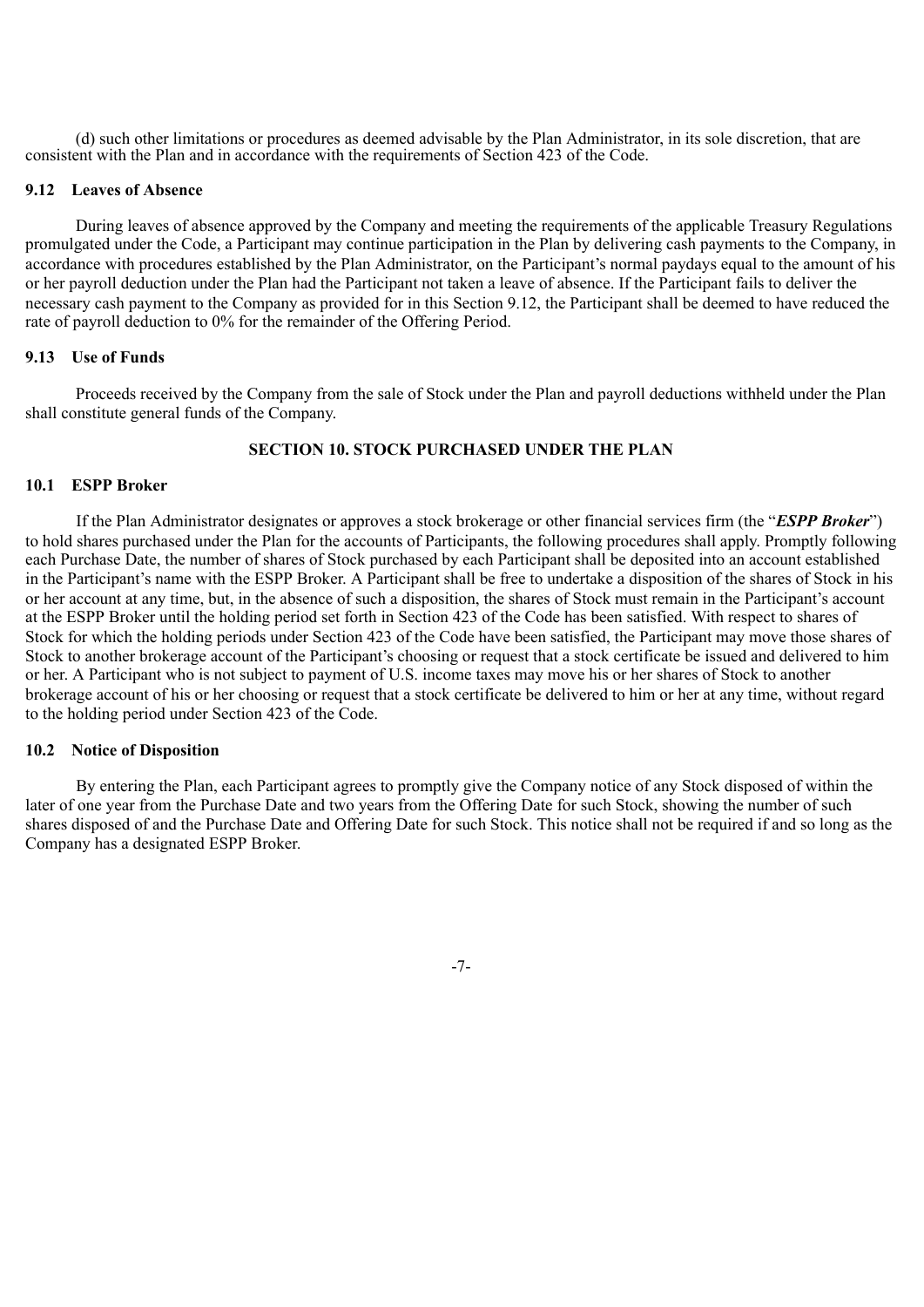# **SECTION 11. VOLUNTARY WITHDRAWAL**

#### **11.1 Withdrawal From an Offering**

A Participant may withdraw from an Offering by delivering to the Company a notice of withdrawal in the form required by the Plan Administrator for such purpose. Such notice of withdrawal must be delivered at least ten days prior to the end of the Purchase Period for which such withdrawal is to be effective or by any other date specified by the Plan Administrator for any future Offering. If a Participant withdraws after the Purchase Date for a Purchase Period of an Offering, the withdrawal shall not affect Stock acquired by the Participant in that Purchase Period and any earlier Purchase Periods. Unless the Plan Administrator establishes a different rule for any future Offering, withdrawal from an Offering shall not result in withdrawal from the Plan and any succeeding Offering therein. A Participant is prohibited from again participating in the same Offering at any time upon withdrawal from such Offering.

#### **11.2 Withdrawal From the Plan**

A Participant may withdraw from the Plan by delivering to the Company a notice of withdrawal in the form required by the Plan Administrator for such purpose. Such notice of withdrawal must be delivered at least ten days prior to the end of the Purchase Period for which such withdrawal is to be effective or by any other date specified by the Plan Administrator for any future Offering. If a Participant withdraws after the Purchase Date for a Purchase Period of an Offering, the withdrawal shall not affect Stock acquired by the Participant in that Purchase Period and any earlier Purchase Periods. In the event a Participant voluntarily elects to withdraw from the Plan, the withdrawing Participant may not resume participation in the Plan during the same Offering Period but may participate in any subsequent Offering under the Plan by again satisfying the definition of a Participant and re-enrolling in the Plan.

#### **11.3 Return of Payroll Deductions**

Upon withdrawal from an Offering pursuant to Section 11.1 or withdrawal from the Plan pursuant to Section 11.2, the withdrawing Participant's accumulated payroll deductions that have not been applied to the purchase of Stock shall be returned as soon as is administratively practical after the withdrawal, without the payment of any interest to the Participant and the Participant's interest in the Offering shall terminate. Such accumulated payroll deductions may not be applied to any other Offering under the Plan.

## **SECTION 12. TERMINATION OF EMPLOYMENT**

Termination of a Participant's employment with the Company or a Designated Subsidiary for any reason, including retirement, disability or death, or the failure of a Participant to remain an Eligible Employee, shall immediately terminate the Participant's participation in the Plan. In such event, the payroll deductions credited to the Participant's account since the last Purchase Date shall, as soon as practical, be returned to the Participant or, in the case of a Participant's death, to the Participant's beneficiary, heirs or legal representative, and all the Participant's rights under the Plan shall terminate. Interest shall not be paid on sums returned to a Participant pursuant to this Section

-8-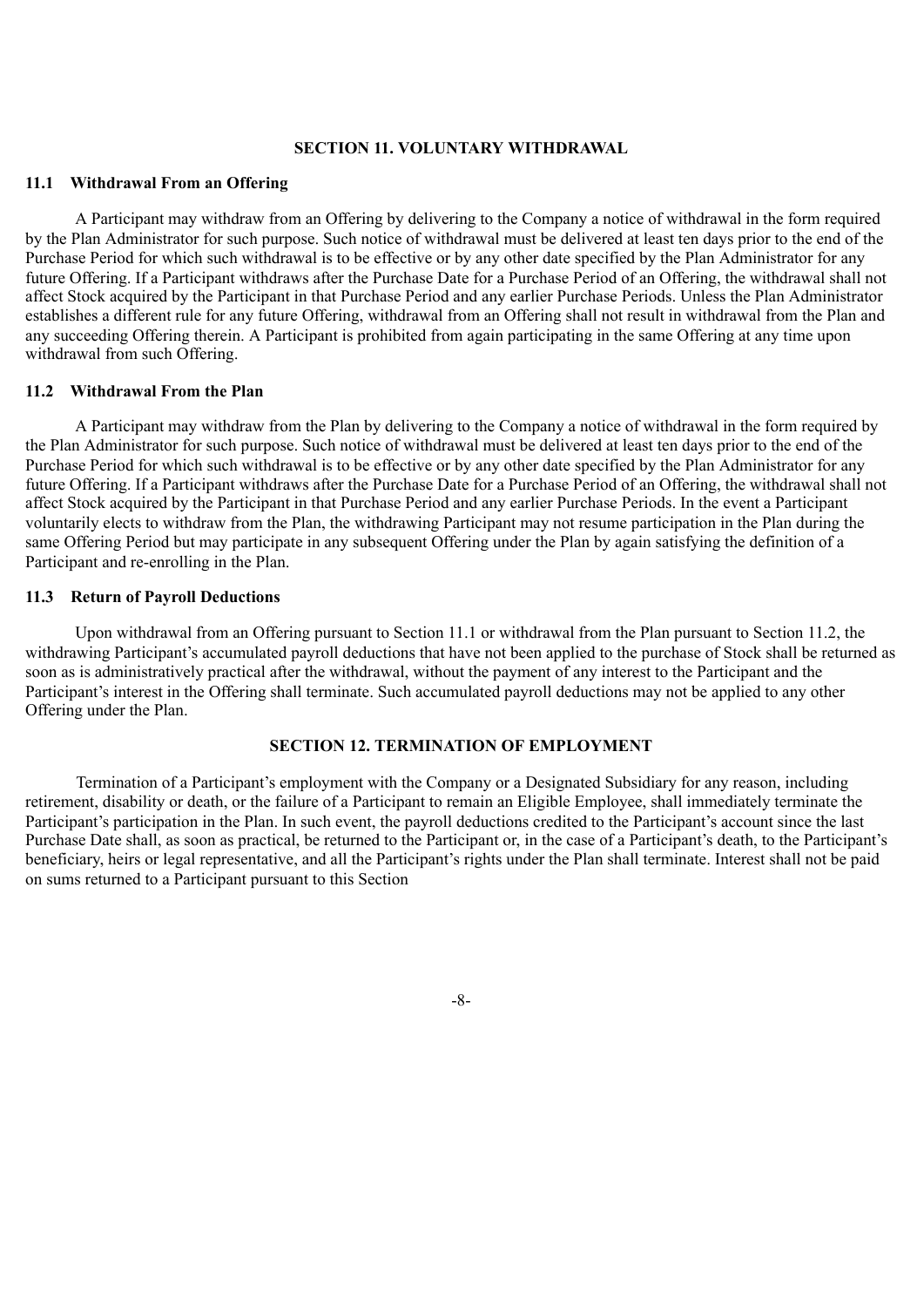12. For purposes of this Section 12, a Participant shall not be deemed to have terminated employment or failed to remain in the continuous employ of the Company or any of its Designated Subsidiaries in the case of any leave approved by the Company, provided that (a) such leave does not exceed three months and (b) the employee's right to reemployment is provided either by statute or by contract. If the period of leave exceeds three months and the employee's right to reemployment is not provided either by statute or by contract, the employment relationship is deemed to terminate on the first day immediately following such three-month period.

# **SECTION 13. RESTRICTIONS UPON ASSIGNMENT**

An Option granted under the Plan shall not be transferable otherwise than by will or by the applicable laws of descent and distribution and shall be exercisable during the Participant's lifetime only by the Participant. The Plan Administrator will not recognize, and shall be under no duty to recognize, any assignment or purported assignment by a Participant, other than by will or by the applicable laws of descent and distribution, of the Participant's interest in the Plan, of his or her Option, or of any rights under his or her Option.

# **SECTION 14. NO RIGHTS OF STOCKHOLDER UNTIL SHARES ISSUED**

With respect to shares of Stock subject to an Option, a Participant shall not be deemed to be a stockholder of the Company, and he or she shall not have any of the rights or privileges of a stockholder. A Participant shall have the rights and privileges of a stockholder of the Company when, but not until, the shares of Stock have been issued following exercise of the Participant's Option. Until such shares of Stock are issued, a Participant will only have the rights of an unsecured creditor with respect to such shares.

# **SECTION 15. AMENDMENT OF THE PLAN**

The Board or the Committee may amend the Plan in such respects as it shall deem advisable; provided, however, that, to the extent required for compliance with Section 423 of the Code or any applicable law or regulation, stockholder approval will be required for any amendment that will:

(a) increase the total number of shares as to which Options may be granted under the Plan,

(b) modify the class of employees eligible to receive Options, or

(c) otherwise require stockholder approval under any applicable law or regulation.

# **SECTION 16. SUSPENSION OR TERMINATION OF THE PLAN**

(a) The Board may suspend or terminate the Plan at any time. Unless the Plan shall theretofore have been terminated by the Board, the Plan shall terminate on, and no Options shall be granted after, June 7, 2032. No Options shall be granted during any period of suspension of the Plan or following termination of the Plan.

-9-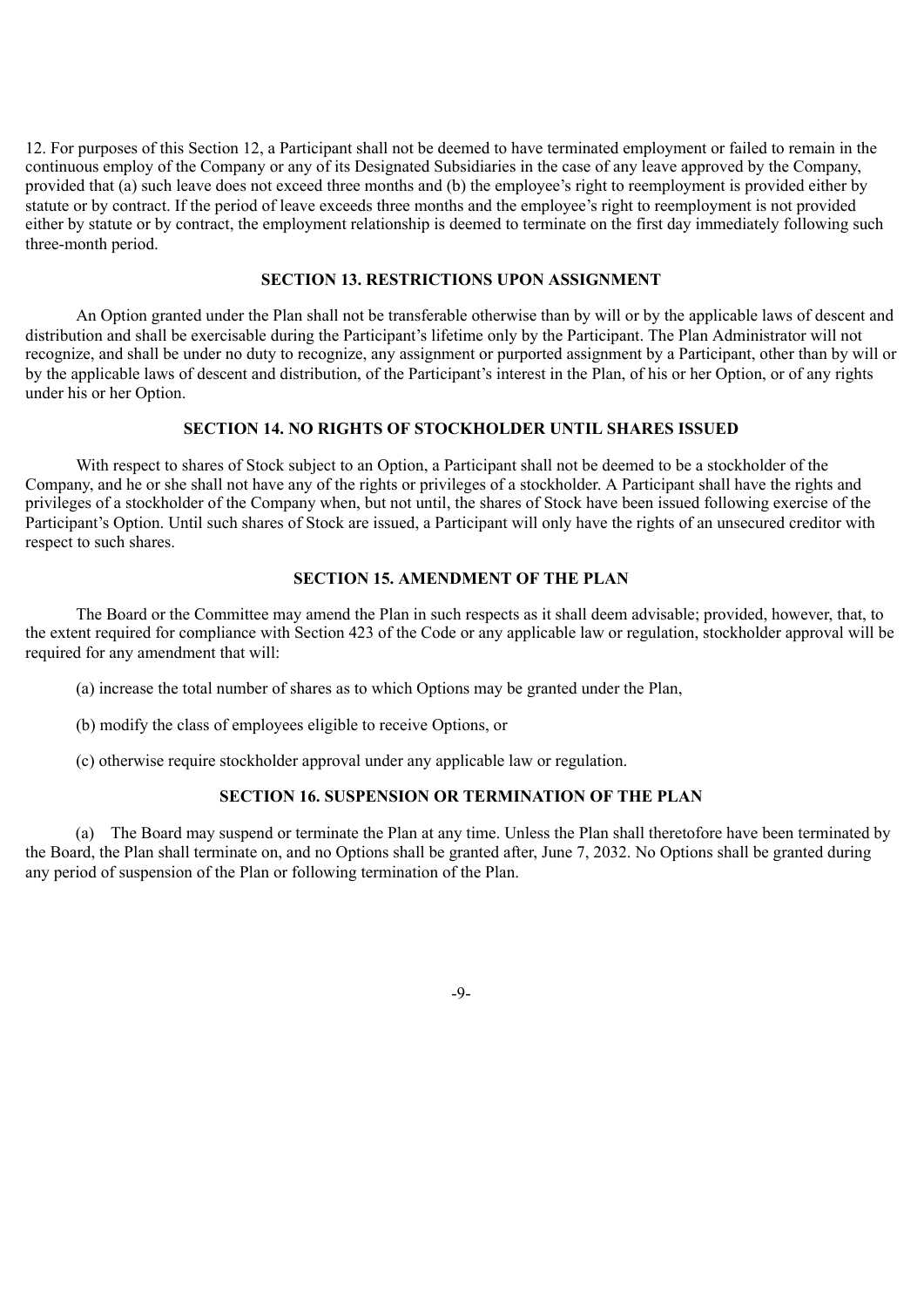(b) Except as provided in Section 19, no such termination of the Plan may affect any Options previously granted, provided that the Plan or an Offering may be terminated by the Board on a Purchase Date or by the Board's setting a new Purchase Date with respect to an Offering and a Purchase Period then in progress if the Board determines that termination of the Plan and/or the Offering is in the best interests of the Company and the stockholders or if continuation of the Plan and/or the Offering would cause the Company to incur adverse accounting charges or other adverse effects as a result of a change after the effective date of the Plan in the generally accepted accounting rules applicable to the Plan or as a result of other laws, rules or regulations applicable to the Plan.

# **SECTION 17. NO RIGHTS AS AN EMPLOYEE**

Nothing in the Plan shall be construed to give any person (including any Eligible Employee or Participant) the right to remain in the employ of the Company or a Subsidiary Corporation or to affect the right of the Company and a Subsidiary Corporation to terminate the employment of any person (including any Eligible Employee or Participant) at any time with or without cause.

## **SECTION 18. EFFECT UPON OTHER PLANS**

The adoption of the Plan shall not affect any other compensation or incentive plans in effect for the Company or any Subsidiary Corporation. Nothing in the Plan shall be construed to limit the right of the Company or any Subsidiary Corporation to (a) establish any other forms of incentives or compensation for employees of the Company or any Subsidiary Corporation or (b) grant or assume options otherwise than under the Plan in connection with any proper corporate purpose, including, but not by way of limitation, the grant or assumption of options in connection with the acquisition, by purchase, lease, merger, consolidation or otherwise, of the business, stock or assets of any corporation, firm or association.

# **SECTION 19. ADJUSTMENTS**

# **19.1 Adjustment of Shares**

In the event that, at any time or from time to time, a stock dividend, stock split, spin-off, combination or exchange of shares, recapitalization, merger, consolidation, distribution to stockholders other than a normal cash dividend, or other change in the Company's corporate or capital structure results in (a) the outstanding shares of Stock, or any securities exchanged therefor or received in their place, being exchanged for a different number or class of securities of the Company or (b) new, different or additional securities of the Company or of any other corporation being received by the holders of shares of Stock, then (subject to any required action by the Company's stockholders), the Board or the Committee, in its sole discretion, shall make such equitable adjustments in (i) the maximum number and kind of securities subject to the Plan as set forth in Section 4 and (ii) the number and kind of securities that are subject to any outstanding Option and the per share price of such securities. The determination by the Board or the Committee as to the terms of any of the foregoing adjustments shall be conclusive and binding.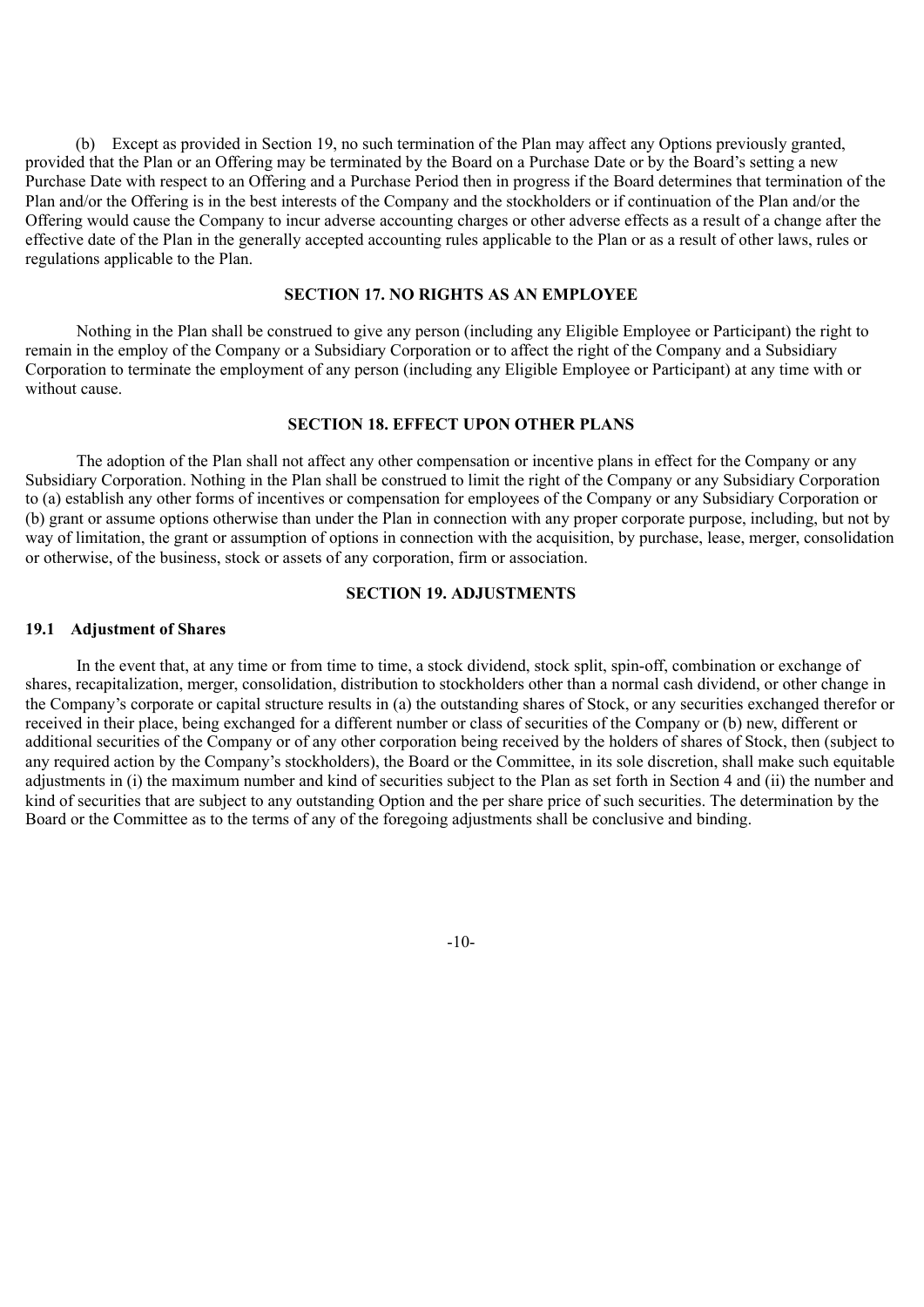## **19.2 Merger, Acquisition or Liquidation of the Company**

In the event of the merger or consolidation of the Company into another corporation, the acquisition by another corporation of all or substantially all of the Company's assets, or the liquidation or dissolution of the Company, the Purchase Date with respect to outstanding Options shall be the business day immediately preceding the effective date of such merger, consolidation, acquisition, liquidation or dissolution, unless the Board or the Committee shall, in its sole discretion, provide for the assumption or substitution of such Options in a manner complying with Section 424(a) of the Code, or any successor provision thereto.

# **19.3 Limitations**

The grant of Options will in no way affect the Company's right to adjust, reclassify, reorganize or otherwise change its capital or business structure or to merge, consolidate, dissolve, liquidate or sell or transfer all or any part of its business or assets.

# **SECTION 20. GENERAL**

# **20.1 Conditions on Issuance of Shares**

Notwithstanding any other provision of the Plan, the Company shall have no obligation to issue or deliver any Stock under the Plan or make any other distribution of benefits under the Plan unless, in the opinion of the Company, such issuance, delivery or distribution would comply with the Plan and all applicable laws (including, without limitation, the requirements of the Securities Act or the laws of any state or foreign jurisdiction) and the applicable requirements of any securities exchange or similar entity. The Company shall be under no obligation to any Participant to register for offering or resale under the Securities Act, or register or qualify under state securities laws, any shares of Stock. The Company may issue certificates for shares with such legends and subject to such restrictions on transfer and stop-transfer instructions as counsel for the Company deems necessary or desirable for compliance by the Company with federal and state securities laws.

# **20.2 Choice of Law**

The Plan, all Options granted hereunder and all determinations made and actions taken pursuant thereto, to the extent not otherwise governed by the laws of the United States, shall be governed by the laws of the State of Delaware without giving effect to principles of conflicts of laws.

# **SECTION 21. EFFECTIVE DATE**

The Plan's effective date (the "*Effective Date*") is the date on which it is approved by the Company's stockholders.

-11-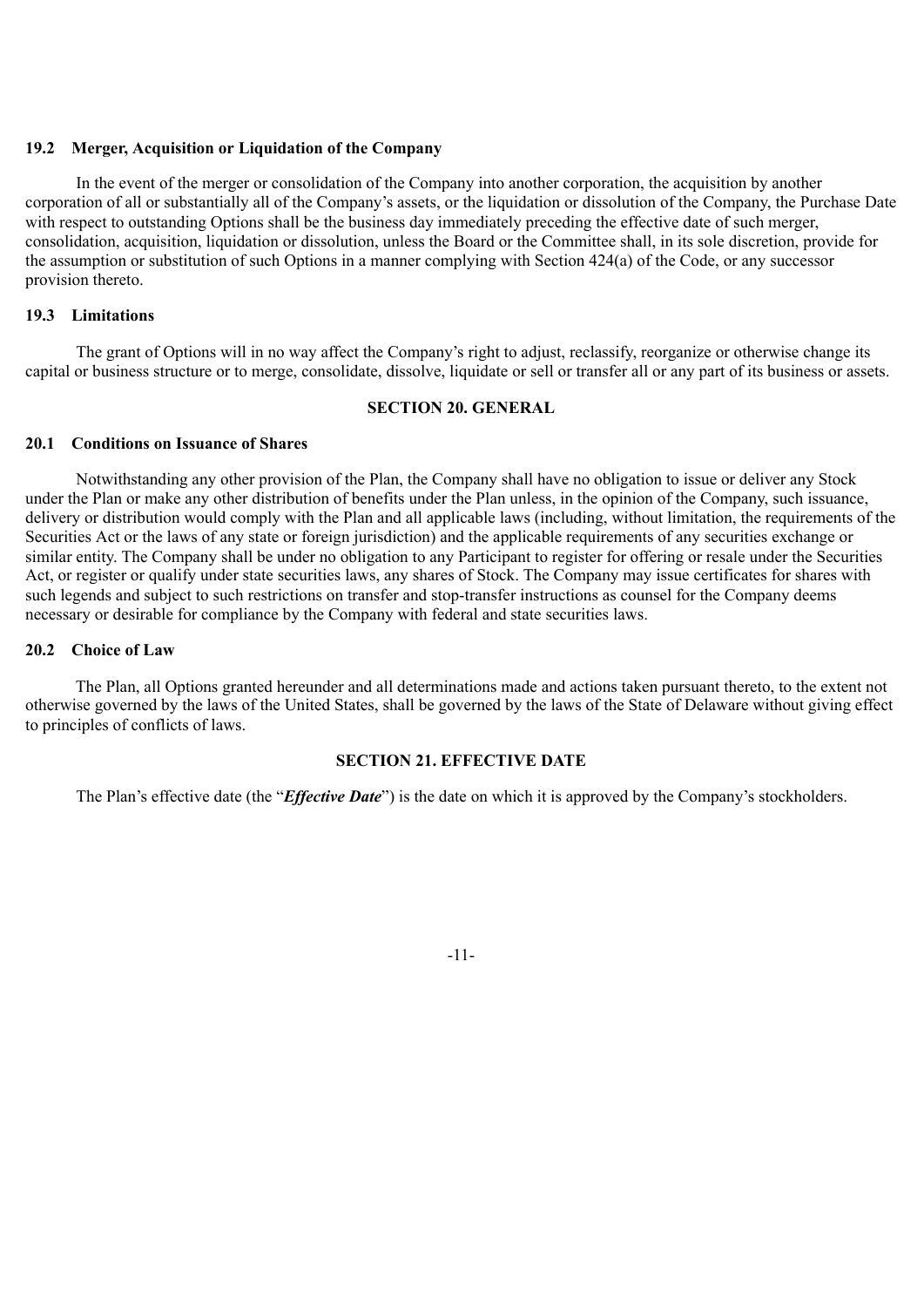# **APPENDIX A**

#### **DEFINITIONS**

For purposes of the Plan, the following terms shall be defined as set forth below.

"*Board*" means the Board of Directors of the Company.

"*Code*" means the Internal Revenue Code of 1986, as amended.

"*Committee*" means the Company's Compensation Committee or another committee appointed by the Board and given authority by the Board to administer the Plan.

"*Company*" means Pacira BioSciences, Inc., a Delaware corporation.

"*Designated Subsidiary*" includes all domestic Subsidiary Corporations and such other Subsidiary Corporations as may be designated from time to time by the Board or the Committee as eligible to participate in the Plan. A "Designated Subsidiary" will cease status as a Designated Subsidiary on the earlier of (a) the date the Board or the Committee determines that such entity is no longer a Designated Subsidiary or (b) the date on which such Designated Subsidiary ceases to qualify as a Subsidiary Corporation.

"*Effective Date*" has the meaning set forth in Section 21.

"*Eligible Compensation*" means all regular cash compensation, including overtime, cash bonuses and commissions. Regular cash compensation does not include severance pay, hiring and relocation bonuses, pay in lieu of vacation and sick leave or any other special payments, or any gain from stock option exercises.

"*Eligible Employee*" means any employee of the Company or any Designated Subsidiary who is in the employ of the Company or a Designated Subsidiary on one or more Offering Dates and who meets the following criteria:

(a) the employee, together any with other person whose stock ownership would be attributed to such employee, does not, immediately after the Option is granted, own stock (as defined by the Code) possessing 5% or more of the total combined voting power or value of all classes of stock of the Company or of its Parent or Subsidiary Corporations;

(b) the employee has been employed for at least 30 days; provided, however, that the Plan Administrator, in its sole discretion, may reduce or increase (to up to two years) this minimum requirement for future Offering Periods;

(c) the employee's customary employment is for more than 20 hours per week; provided, however, that the Plan Administrator, in its sole discretion, may reduce this minimum hourly requirement for future Offering Periods; and

-12-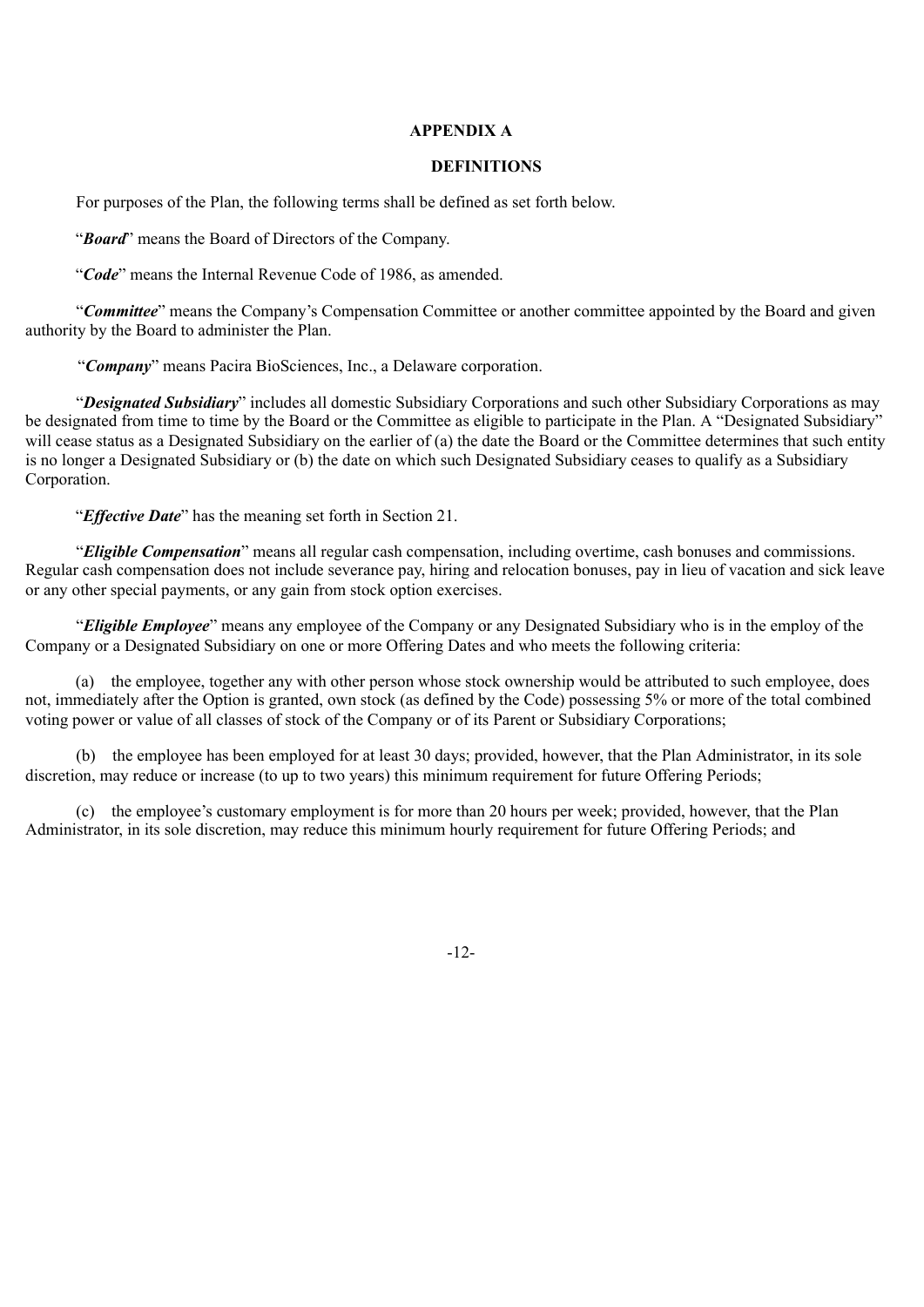(d) the employee's customary employment is for more than five months in any calendar year; provided, however, that the Plan Administrator, in its sole discretion, may reduce this minimum requirement for future Offering Periods.

If the Company permits any employee of a Designated Subsidiary to participate in the Plan, then all employees of that Designated Subsidiary who meet the requirements of this paragraph shall also be considered Eligible Employees.

"*Enrollment Period*" has the meaning set forth in Section 6.1.

"*ESPP Broker*" has the meaning set forth in Section 10.

"*Fair Market Value*" means, as of an Offering Date or a Purchase Date, the per share closing price for the Stock on that date during regular session trading, or if not trading on that date, such price on the last preceding date on which the Stock was traded, unless determined otherwise by the Board using such methods or procedures as it may establish. If there is no regular trading market for the Stock, the Fair Market Value of the Stock shall be as determined by the Board in its sole discretion.

"*Offering*" has the meaning set forth in Section 5.1.

"*Offering Date*" means the first day of an Offering.

"*Offering Period*" has the meaning set forth in Section 5.1.

"*Option*" means an option granted under the Plan to an Eligible Employee to purchase shares of Stock.

"*Parent Corporation*" has the meaning set forth in Section 424(e) of the Code, or any successor provision thereto, which, as of the Effective Date, means any corporation, other than the Company, in an unbroken chain of corporations ending with the Company if, at the time of the granting of the Option, each of the corporations, other than the Company, owns stock possessing 50% or more of the total combined voting power of all classes of stock in one of the other corporations in such chain.

"*Participant*" means any Eligible Employee who has elected to participate in an Offering in accordance with the procedures set forth in Section 6.1 and who has not withdrawn from the Plan or whose participation in the Plan is not terminated.

"*Plan*" means the Pacira BioSciences, Inc. Amended and Restated 2014 Employee Stock Purchase Plan, as it may be amended from time to time.

"*Plan Administrator*" has the meaning set forth in Section 3.1.

"*Purchase Date*" means the last day of each Purchase Period.

"*Purchase Period*" has the meaning set forth in Section 5.2.

-13-